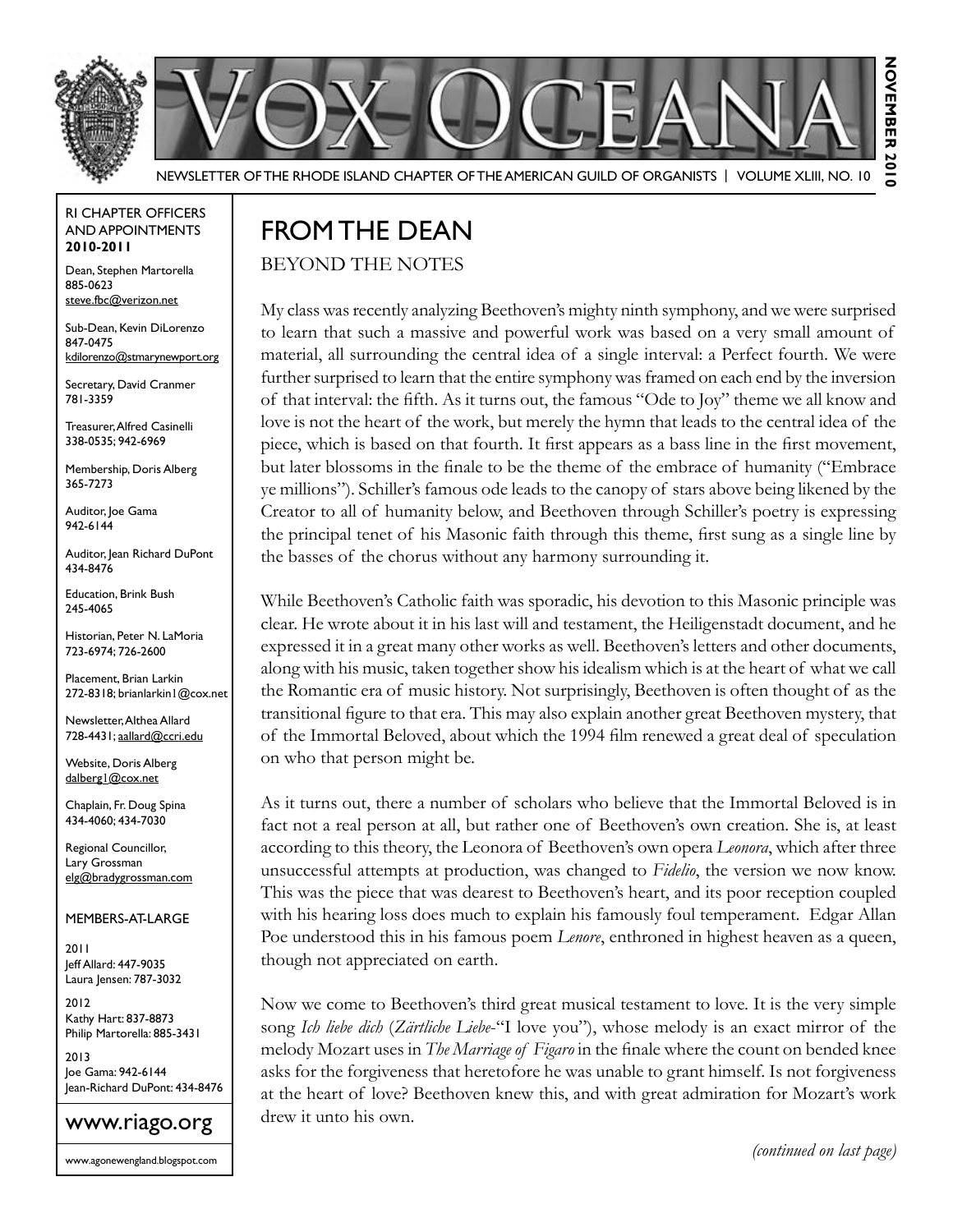### **EVENTS**

**Saturday, November 6, 5:00 pm:** The American Guild of Organists Southeastern Massachusetts Chapter presents an organ introduction event for children "Pedals, Pipes and Pizza!" Students will be shown how an organ works and will be able to try some of their pieces. The event, held on the fine Flentrop organ from 5-6:00 pm will be followed by a pizza supper and concluded with an organ concert, open to the public, at 7:00 pm by organist **Steven Young**. First Unitarian Church, 71 Eighth Street in New Bedford. For further information, or to be a participant contact Philip Jones at 508-427-0081 or pjones345@comcast.net.

**Saturday, November 6, 8:00 pm:** Brown University Chorus, **Fred Jodry**, conductor, will perform Rachmaninov Vespers. Cathedral of Saints Peter & Paul, 30 Fenner Street, Providence. \$10 General Admission, free for Brown students with ID. Program will also be performed on **Sunday, November 7 at 4:00 pm** at St. George's School Chapel in Middletown, RI. Ticket prices for Sunday TBD.

**Sunday, November 7, 3:00 pm & Sunday, November 14, 3:00 pm:** Thanks Be to God - A Concert Presented by the choirs of Newman and Beneficent Congregational Churches in Thanksgiving for the 200th anniversaries of both Historic Meeting Houses. Featuring works by Pachelbel, Bach, Handel, Copland, Barber, Thompson and American hymn and spiritual arrangements celebrating our past, present and future. \$10 suggested donation. \$5 for seniors and children. Beneficent Congregational Church, U.C.C. **Susan Carroll**, Music Director, 300 Weybosset St., Providence: www. beneficentchurch.org; Newman Congregational Church, U.C.C., **Geoffrey Greene**, Music Director, 100 Newman Ave., Rumford: www.newmanucc.org

**Sunday, November 14, 2:30 pm: Donald Dame** will be giving a classical concert (J. S. Bach, J. Pachelbel, M. Greene, J. Brahms, J. Jongen, and others) on the 108-year-old Lane tracker pipe organ at the 1821 Chepachet Meeting House, home to the Chepachet Free Will Baptist Church. The organ was fully restored a few years ago for its centennial by Andover. The meeting house is located at 1213 Putnam Pike, Chepachet, RI, on Route 44, just west of the village and just west of the town's only stoplight. This is part of the church's *Music at the Meeting House* series. The event is open to the public without charge, but there will be a free will offering taken at intermission toward the series. Refreshments. Clifford

Brown: 518-388-6070; E-mail: brownc@union.edu.

**Saturday, November 20, 7:00 pm:** Sine Nomine presents Choral Masterworks of the Renaissance at Grace Episcopal Church, 133 School St, New Bedford, and **Sunday, November 21, 3:00 pm** at Narrows Center for the Arts, 16 Anawan Street, Fall River. This venue is handicapped accessible.

**Sunday November 21, 4:00 pm:** RIAGO presents "Singing God's Praises - a Hymn Festival" with **Peter Krasinski** and friends at The First Baptist Church in America. Free to the public. Sign up your choir to participate (individual singers also welcome) by contacting Stephen Martorella at 401.454.3418 or steve. fbc@verizon.net for particulars.

### FROM SISTER ORGANIZATION. Sine Nomine

Southern New England's Early Music Choral Ensemble

As Sine Nomine's newly elected President, I am pleased to welcome you to our 17th season. We are a communitybased chorus of 24 avid singers, and our commitment to presenting unique choral masterworks to audiences throughout southeastern Massachusetts and Rhode Island is stronger than ever. A loyal following and generous sponsors allow us to continue our dedication to excellence in choral chamber music.

This season, we are indulging our audience (and ourselves!) with the lush polyphony of the Renaissance as we perform in some wonderful and historic venues. We begin in November with a concert entitled "Rebirth: Choral Masterworks of the Renaissance" which will feature Allegri's long-treasured *Miserere Mei, Deus* as a centerpiece for a program featuring many small ensemble arrangements. In the spring, we will pair the works of two of the great Renaissance composers: Giovanni Pierluigi da Palestrina and Josquin des Prez, allowing us to savor this important era in music's history.

We look forward to seeing you in the audience and thank you for your continued interest in our choir! Please visit our website regularly for updates and additional information: www.sinenominechoir.org.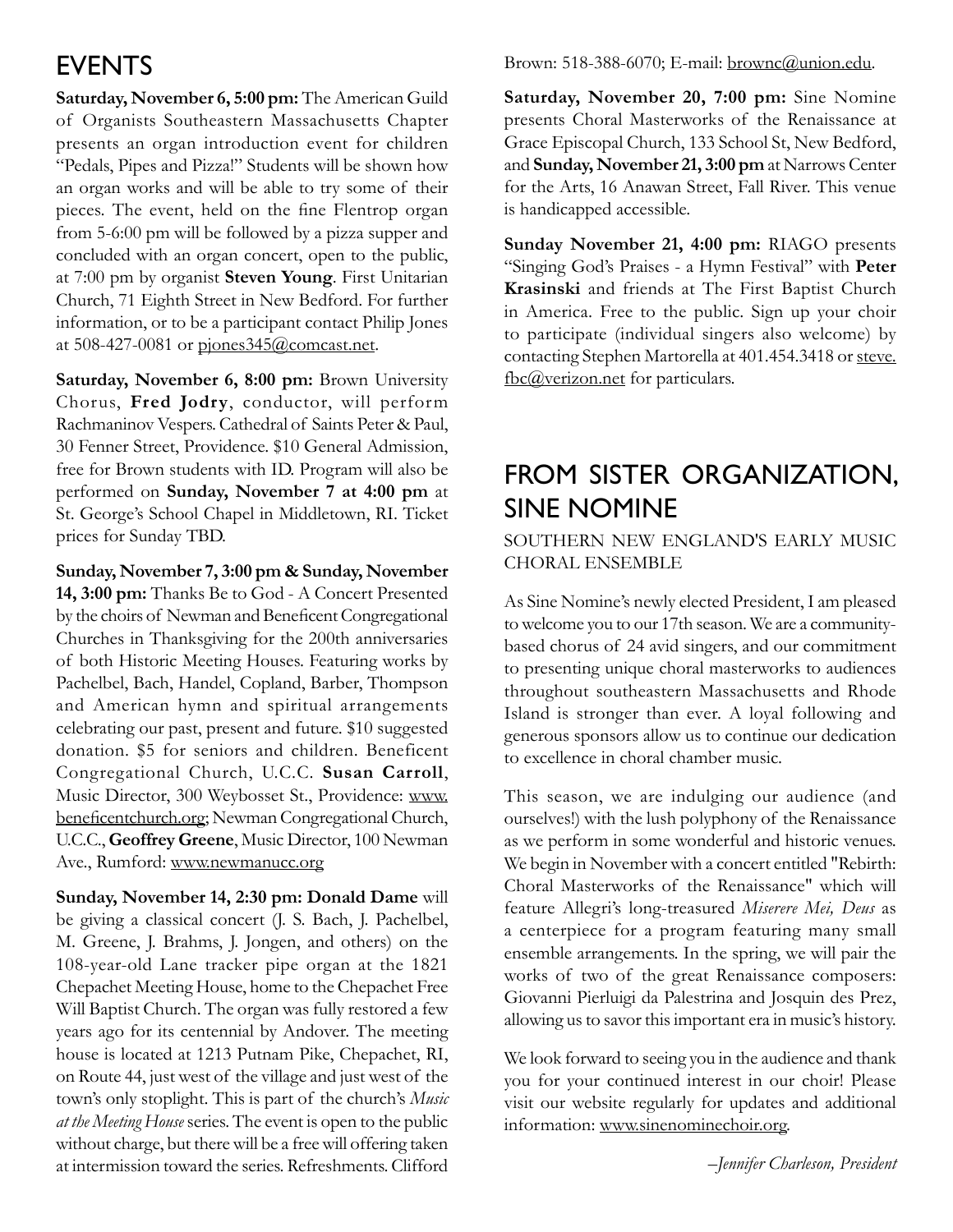#### Member Feature

#### John "Jack" Cook

We are always delighted to get reacquainted with all of our members both new and old. If you care to send us some information about yourself, it is a wonderful way for old and new members alike to get to know one another, or to rekindle old friendships. This month we were delighted to hear from our friend Jack Cook, who sent me some interesting material about himself. Jack has been a member of the Guild since 1946, and was raised in Western Pennsylvania, beginning organ lessons at 13, and after high school apprenticing with Tellers Pipe Organ Co. of Erie, PA and later with Möller in Ohio. He attended the Firestone Conservatory in Akron and Western Reserve-Cleveland Institute of Music where he studied organ with Edwin Arthur Kraft, and later in Pittsburgh with John R. Lively. Jack lived and worked in Washington, DC for 29 years, where he was a "protege" of Paul Callaway at Washington National Cathedral. Moving to Rhode Island from Ocean City Maryland in 2004, Jack began restoring the Stadium Theatre's "unplayable" Wurlitzer. The theatre reopened in September 2001, "and I performed on the organ first time in 30 years for it to be heard publicly. It's still a hobby for me and quite enjoyable." Finally, Jack has been organist/director for St. John's Episcopal Church, Ashton/Cumberland for 6 years. It has a small 7 rank Austin (1919 vintage). Unfortunately, the church will close December 31 due to financial constraints, so if you hear of another opening…

*–Steve*

## Organ music offered

Having collected music and books for 60 years (and have been a member of the AGO for 58 years!), being in fourth retirement, and living in a smaller house, I have decided that it is time to reduce my huge library by a large percentage. Please contact Steve Martorella at steve. fbc@verizon.net to receive a Word file with complete details of everything available. Everyone is welcome to contact me via email or phone - that is all outlined in the document. And I would welcome anyone to look at my website to see more - www.organtours.com. Thank you very much, Leslie P. Peart, 937 Salem Drive, Corpus Christi, Texas 78412, 217-546-2562.

# Get the word out

*The AGO Committee on Professional Networking and Public Relations is pleased to forward the following letter from Pipedreams host and producer Michael Barone (mbarone@mpr.org) to all AGO members.*

Though we might imagine that, after 28+ years on the air, American Public Media's PIPEDREAMS is a known quantity to everyone, in reality it's not. And even though the internet offers a convenient, time-independent access point for online listening (18,500 discrete users monthly), the largest audience by far is reached through radio broadcast transmissions (over 220,000 weekly).

You can help increase awareness of the country's only nationally distributed organ music radio broadcast and, in doing so, increase public awareness of and interest in organ music! Include basic promotional information in available cost-free outlets. Think of this action as being as important as listing the date and time of your own performance event in a PR release.

Where/When? In programs you print for any local organ recital you sponsor or perform; also in church bulletins or newsletters, particularly in a week for which you are planning some special organ music. Make this a regular 'insertion,' so that the message has a chance to 'sink in.'

What? If you live somewhere that weekly PIPEDREAMS broadcast can be heard on radio, consider a brief paragraph like this:

*Enjoy organ music in its infinite variety each week with PIPEDREAMS from American Public Media, heard [day, time, station call-letters, frequency and city]. For more information: [local station web address]. Also listen to PIPEDREAMS on the internet at any time (24/7) at www.pipedreams.org.*

Why? People interested in the organ music you play may not know about PIPEDREAMS. And people who listen to PIPEDREAMS may well be among the people who show up for your performances... it's a win-win situation.

How? Find local station information online at: www. pipedreams.org/stations.

Remember, too, that your local public radio station is likely to continue broadcasts of PIPEDREAMS if the station's administration knows that you listen and provide crucial membership support. When you pledge support, always mention PIPEDREAMS. Lacking feedback, the station might be excused for thinking no one cares. Thanks for your help!